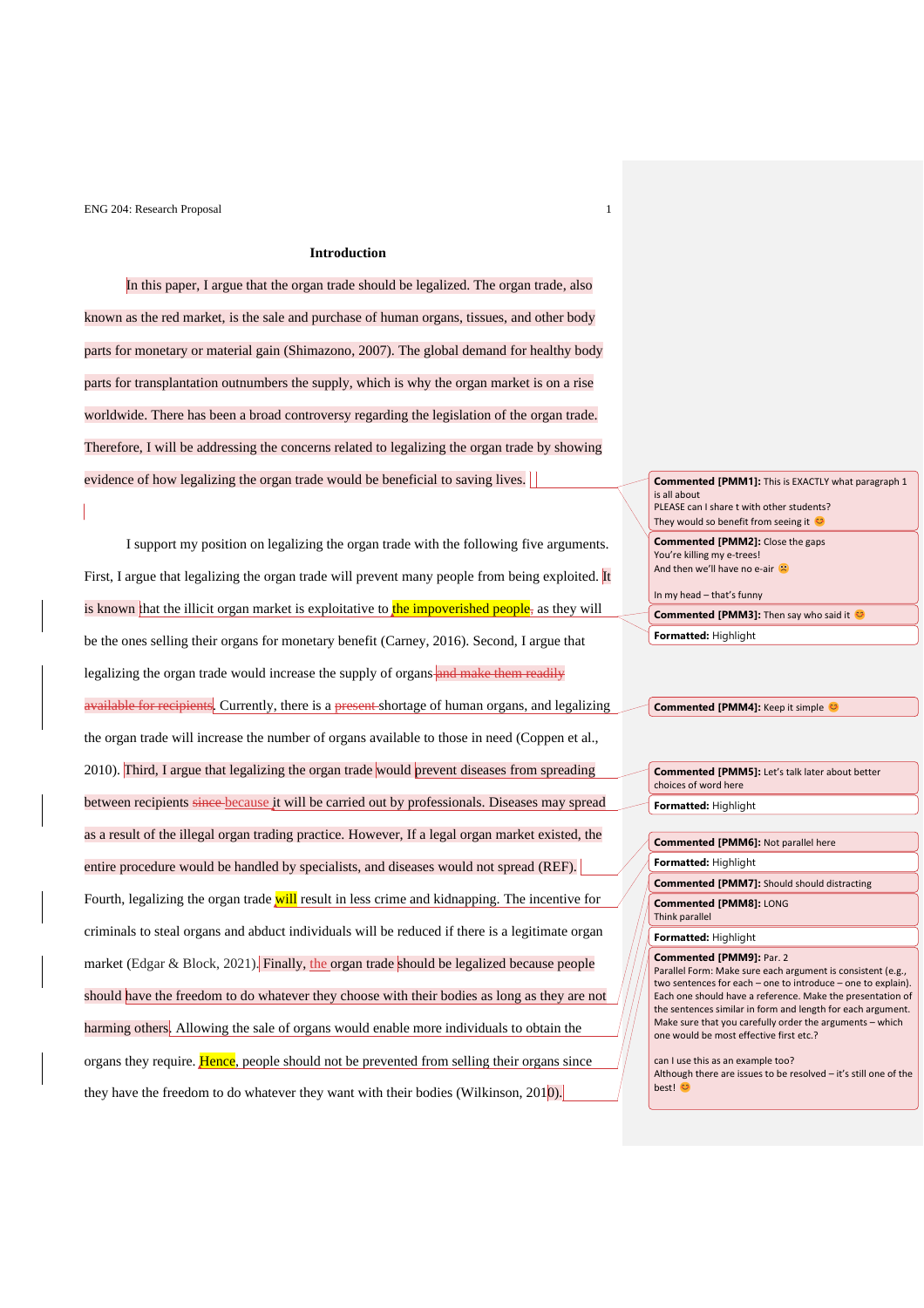I also consider alternative positions against legalizing the organ trade. These arguments include that the organ trade may be beneficial for certain groups of people but not others, might cause lifetime health consequences to some donors, might spread diseases between recipients, and lastly, human organs are not a commodity to be bought and sold. While these positions have merit, I demonstrate that if the organ trade was were legal, the process will be carried out by professionals and handled professionally, preventing diseases from spreading between recipients. Furthermore, human organs are scarce in many nations, making life-saving medical interventions difficult. Hence, legalizing the organ market is the best solution to overcome this issue. Therefore, to support my arguments, I will be presenting many examples of how the organ trade is needed and is beneficial.

This paper is important because it persuades the readers on the importance of legalizing the organ trade. With the legalization of organ trade, people's lives will be saved and deaths will be avoided (REF). In addition, the organ trade has another benefit of increasing the supply of organs. People with organ failure might be treated more quickly as the supply of organs grows, improving their overall health. This observation suggests that the organ trade could be considered as the best solution to save people with organ issues.

#### **Discussion of Sources**

#### **Source 1**

Ambagtsheer, F., & Weimar, W. (2012). A criminological perspective: Why prohibition of organ trade is not effective and how the declaration of Istanbul can move forward. *American Journal of Transplantation: Official Journal of the American Society of Transplantation and the American Society of Transplant Surgeons*, *12*(3), 571–575.<https://doi.org/10.1111/j.1600-6143.2011.03864.x>

The American Journal of Transplantation is a peer-reviewed medical journal that discusses all elements of organ transplantation research. The American Society of Transplant Surgeons and the American Society of Transplantation have collaborated on the publication

**Commented [PMM10]:** Would individual sentences make it easier to read?

**Commented [PMM11]:** Good word to lose forever Unless – you're hanging out with Shakespeare

**Formatted:** Highlight

**Commented [PMM12]:** Same thing?

**Commented [PMM13]:** That's an argument though Not for this section

#### **Commented [PMM14]:** This bit's not right

**Commented [PMM15]:** Note …

Issues concerning punctuation, word choice, sentence structure, and cohesion will be dealt with later in the course. It will be critical to address those issues over the coming weeks. I am not highlighting these issues here at this time. There will be other work to concentrate on first.

NO POINTS lost here for THIS assignment In fact – it's one of the best for a first draft  $\bullet$ But that's why I ask for it now … so you know what to do for the next assignment When it will be graded more strictly – you see how it works? C

**Commented [PMM16]:** Paragraph four is *not* about restating arguments.

WHO will be affected by your suggestions – in what way? What happens if we DON'T follow your arguments OR what happens if we do.

Consider a section at the end of the body section called "recommendations." What will YOU be recommending based on the arguments of your paper. Who will you be recommending it to? Give a BRIEF intro to those recommendations here.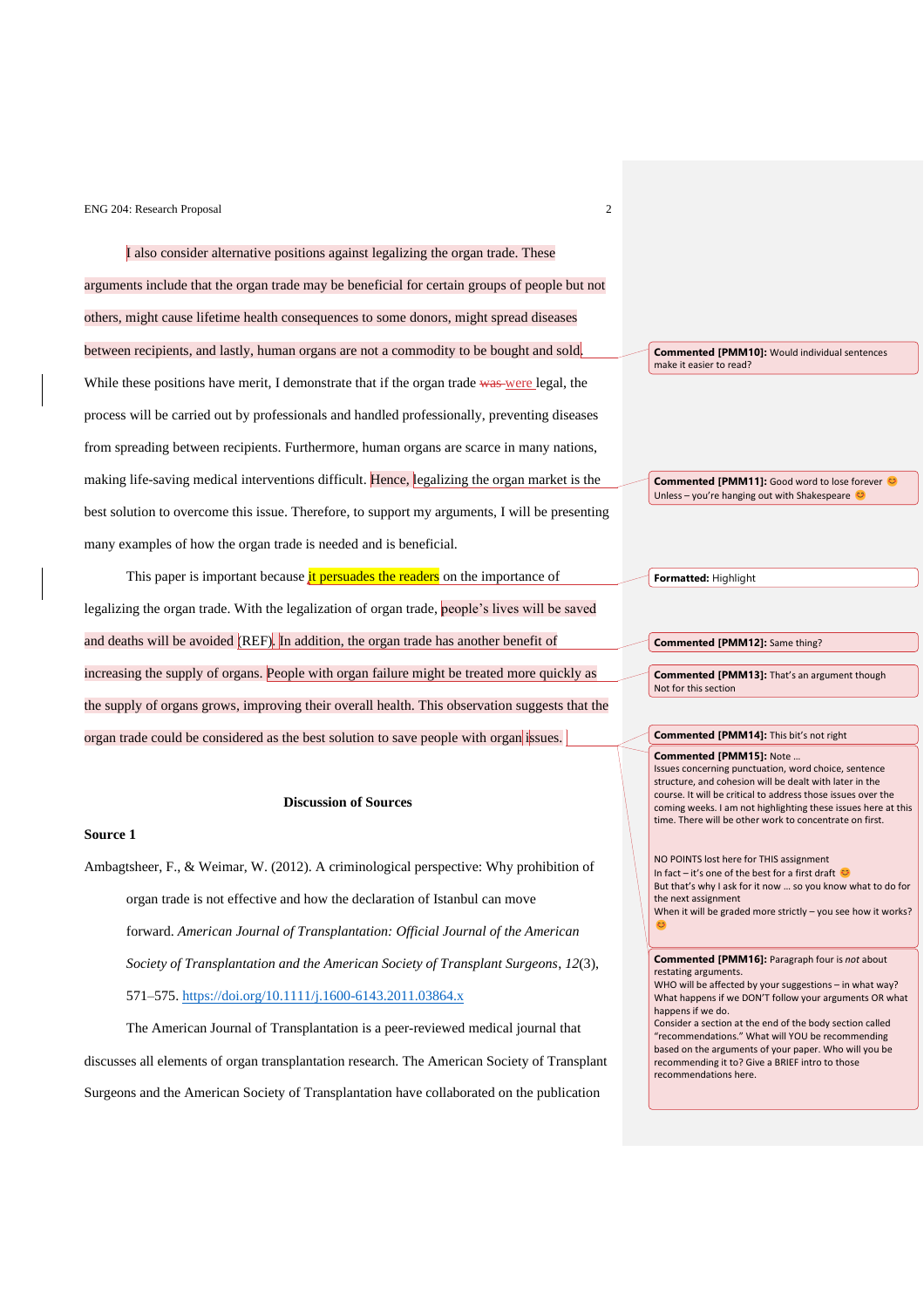of this journal. The article explores the question of whether the measures to restrict organ trade are both realistic and effective with regards to the Declaration of Istanbul to prohibit organ trafficking and commercialism. Moreover, the authors of this article discuss strategies to strengthen the Declaration's Custodian group and the World Health Organization's commercialism and trafficking prevention and deterrence approach. The authors also detail why organ trade is prohibited, as well as how the prohibition of demand-driven crimes such as organ trading might pose serious risks. The information obtained from this article will help me better articulate my arguments. To *illustrate*, this article will help me in supporting one of my arguments regarding how the organ trade would help reduce crime. I liked this article because it is well-written and easy to read. Also, this source appealed to me because it looks at the organ trade from both the medical and the criminal justice aspects.

## **Source 2**

Andorno, R. (2017). Buying and selling organs: Issues of commodification, exploitation and human dignity. *Journal of Trafficking and Human Exploitation*, *1*(2), 119–127. <https://doi.org/10.7590/245227717X15090911046502>

The Journal of Trafficking and Human Exploitation is a peer-reviewed journal that specializes in publishing high-quality legal publications regarding issues centered around trafficking and human exploitation. The journal serves as a forum where legal and policy concerns are discussed and debated. The author of this article argues that the necessity to maintain respect for human dignity is at stake in the practice of trading human organs. Moreover, according to the article, the commodification of the human body and exploitation of vulnerable individuals are the two primary justifications for prohibiting the organ trade. The author also argues that the ban on the commercial trade of human organs is one of the principles of international biolaw. The content of this article will help me better support one of my counterarguments. To illustrate, because the article justifies the ban on the organ trade by the reason of commodification of the human body, I will use the information from this

**Formatted:** Highlight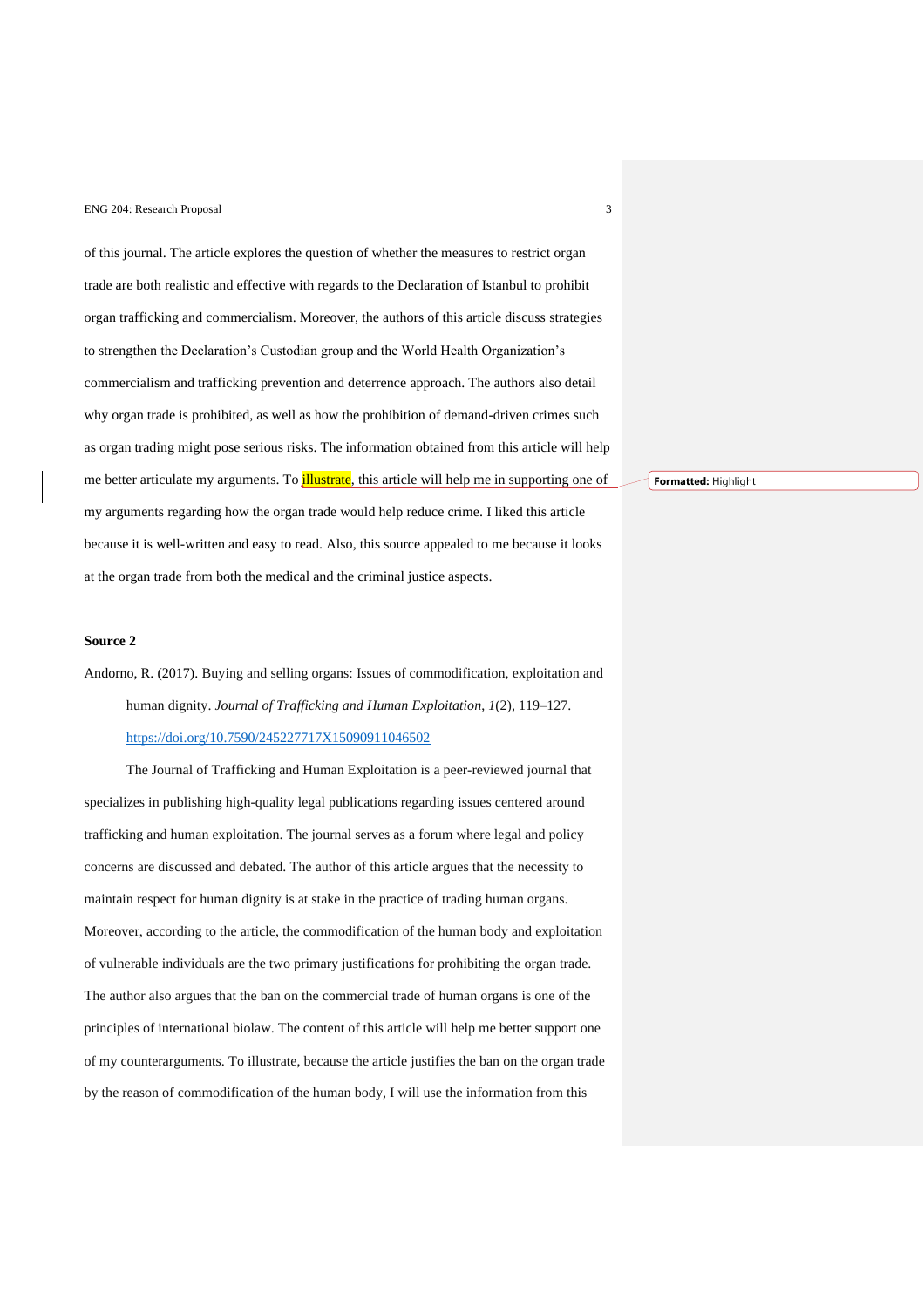article to support my counterargument that human organs are not a commodity that can be bought and sold. I liked this article because the author provided all of the necessary details to comprehend their argument, which will aid me in supporting my counterargument. The article also appealed to me because it was clear, well-written, and easy to understand.

## **Source 3**

Bin Hamid, R., & Khan, M. T. (2019). Living-unrelated kidney donor transplantation: Legalization in exceptional circumstances? *Saudi Journal of Kidney Diseases and* 

*Transplantation*, *30*(5), 1111–1117.<https://doi.org/10.4103/1319-2442.270267>

The Saudi Journal of Kidney Diseases and Transplantation is a peer-reviewed and open-access journal that is devoted to kidney diseases, clinical transplantation, islet transplantation, and other related topics. The journal is published every two months and is the official publication of the Saudi Center for Organ Transplantation. The author of this article discusses the difficulties that end-stage renal disease (ESRD) patients have in receiving a kidney transplant in Pakistan and offers a thoughtful conclusion on the legalization of unrelated living kidney donor transplantation in exceptional circumstances. Furthermore, the author demonstrates how legalizing living-unrelated kidney transplantation in exceptional cases is the best way to beat ESRD. To illustrate, according to the author, legalizing livingunrelated kidney transplantation would increase the availability of kidneys and save patients suffering from ESRD. This source will help me strengthen my argument for legalizing the organ trade to increase the supply of organs and make them more accessible to recipients. Since the article provides an example of how the shortage of available kidneys is a barrier to ERSD patients that need kidney transplants to survive, it will help me better construct my argument. Overall, I liked this source because it was well-structured and divided into several subtopics, which made it easier for me to comprehend. I also like how brief the article is and how it goes straight to the point.

**Commented [PMM17]:** Not unless you painting a picture

C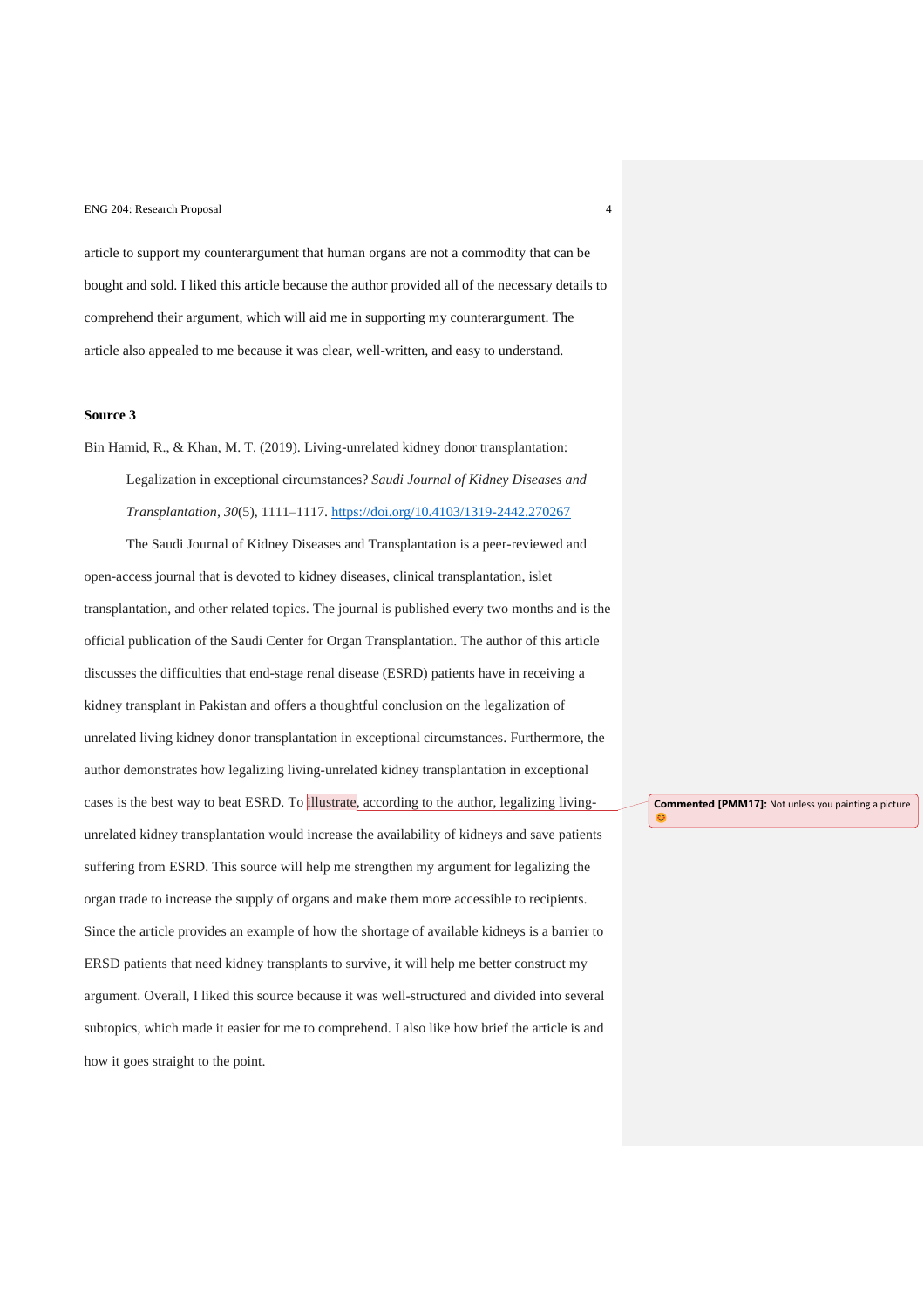## **Source 4**

Coppen, R., Friele, R. D., Van der Zee, J., & Gevers, S. K. (2010). The potential of legislation on organ donation to increase the supply of donor organs. *Health Policy*, *98*(2–3), 164–170.<https://doi.org/10.1016/j.healthpol.2010.05.019>

Health Policy is a peer-reviewed academic publication that covers health policy and care topics on a monthly basis. The journal aims to provide a medium for the investigation and debate of health policy and health system challenges, with a special focus on improving communication between health policy and system researchers who study health policy. The article's purpose is to examine the possibilities for amending the Dutch Organ Donation Act of 1998 to increase the organ supply. The authors suggest the question of how far regulations on organ donation may be changed to increase the availability of organs while keeping in mind fundamental principles, including physical integrity and the non-commerciality principle. Lastly, according to the authors, depending solely on legal measures to raise the number of donations would not provide much relief. I am going to use the information obtained from this article to back up one of my arguments that legalizing the organ trade will increase the supply of organs. To *illustrate*, I will use the information in the article to demonstrate how there is a lack of organs accessible for individuals with organ failure, and how many people propose legalizing the organ market to increase the organ supply. Overall, I liked this source since the examples it presents will help me structure my arguments more accurately. In addition, the information and examples in the article are thorough, which helps readers understand the article's purpose.

## **Source 5**

Edgar, L. B., & Block, W. E. (2021). Toward the legalization of markets in used human body parts. *Political Dialogues*, (30), 229-242.<https://doi.org/10.12775/DP.2021.012> Political Dialogues is a peer-reviewed scientific journal specializing in political theory, philosophy, social sciences, and other fields. The journal is fully free and open to all

**Commented [PMM18]:** Lose forever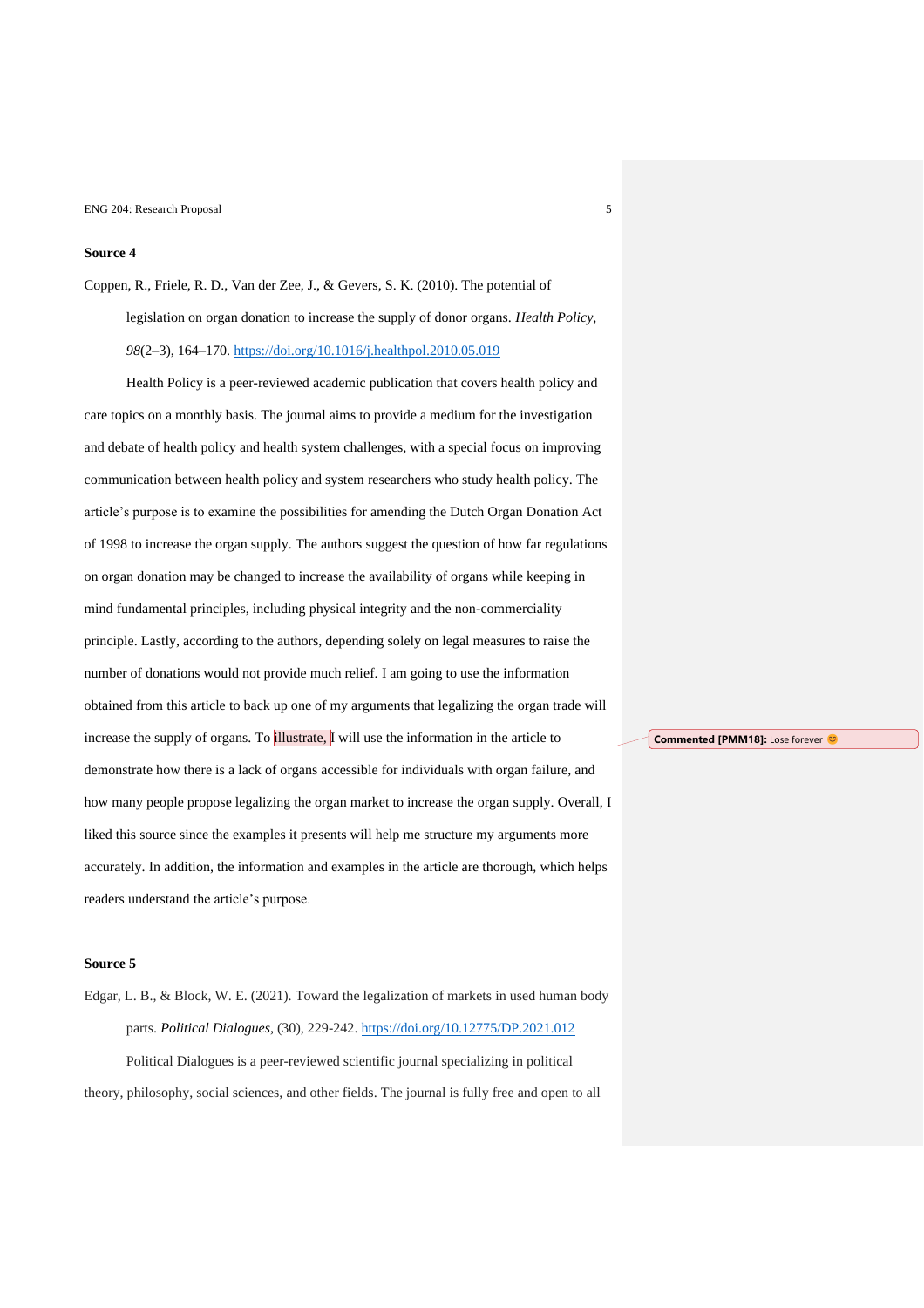readers interested in its research field. The authors of the article argue that the restriction on organ sales should be lifted, and the human organ market should be legalized to save lives. Furthermore, the authors suggest that ending the restriction on organ sales will reduce the incentive for criminals while also creating opportunities in a legal market for organs. The authors also present and refute a few existing arguments against the legalization of the organ trade. Moreover, this article will be used to support one of my arguments. For instance, this article will be used to support my claim that legalizing the organ trade would reduce crime and kidnapping. I liked this source because it strongly aligns with my thesis. To illustrate, this article has lots of information that I can use to either support my arguments or refute my counterarguments.

### **Source 6**

# Greasley, K. (2012). A legal market in organs: The problem of exploitation. *Journal of Medical Ethics*, *40*(1), 51–56.<http://dx.doi.org/10.1136/medethics-2012-100770>

The author, Kate Greasley, is an Associate Professor of Law, who has published more than twenty articles through the years. The author's research focuses on medical law and ethics, criminal law theory, feminist legal theory, and other related topics. The article argues that a commercial market of human organs is exploitive of the vendors. According to the author, a legal market for human organs will be structured with impoverished people on the supplying end and affluent people on the receiving end, thereby exploiting the poor. The article also discusses several objections to the argument and explains the terms "black market" and "regulated market" for organs. The information in this article will be used to support one of my counterarguments, which is that the organ trade will benefit the wealthy while pressuring the poor to jeopardize their health. I will use the examples in this article to provide evidence to my counterargument on how the organ trade may be considered exploitative. I like that the article is detailed. The article is also well-structured and wellwritten, making it clear and easy to understand.

**Commented [PMM19]: Annotated Bibliographies** Some excellent work here. Now – see Chapter 10 Following the advice there for your first draft … You need to copy and paste all the relevant information to each of your arguments (or counter arguments or background or wherever it's relevant). That is – use your responses for Question 3 to move the important information you provided in your responses to Question 2.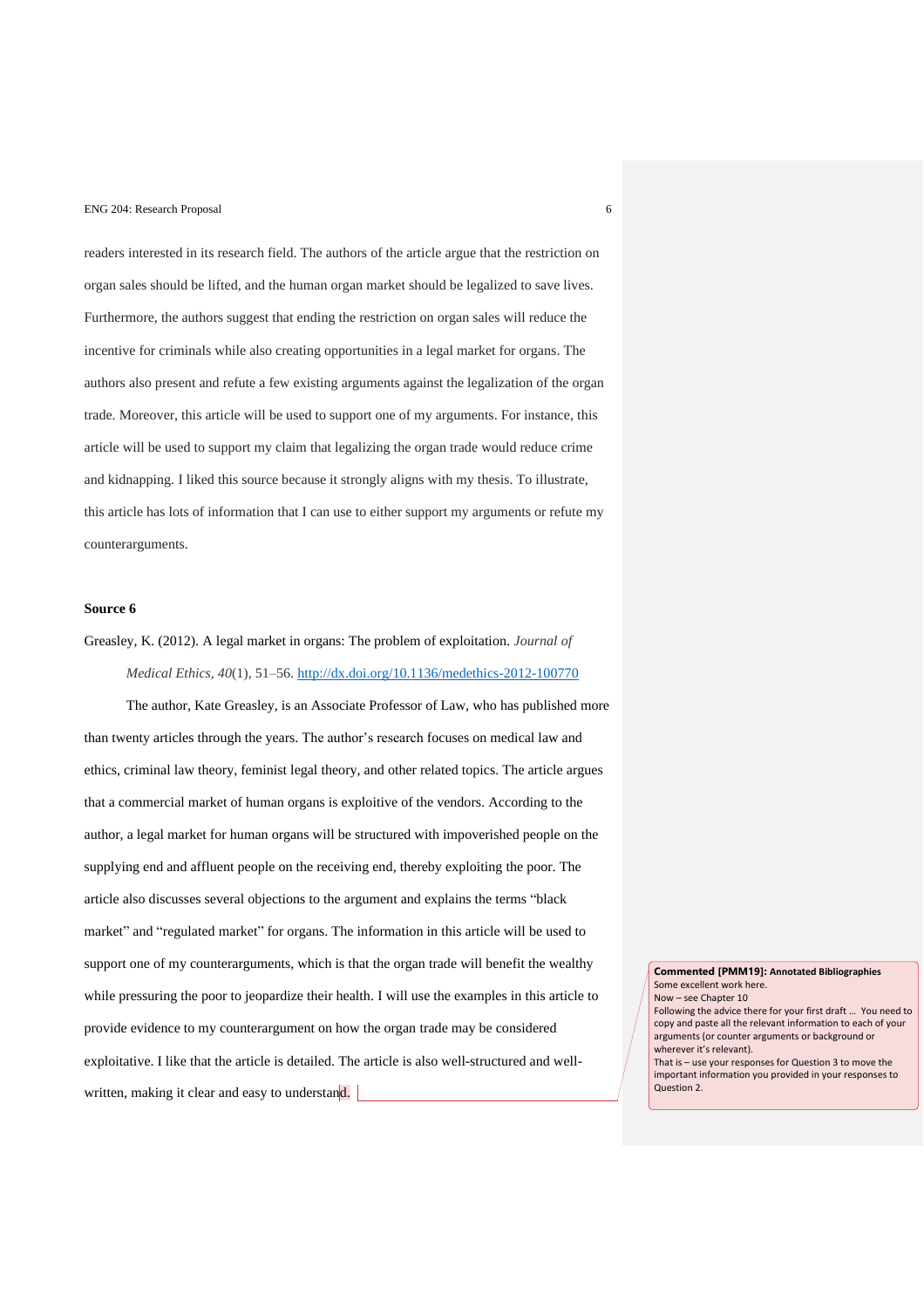## **Outline**

- Section 1: Introduction
	- Par. 1: Thesis + Background about the organ trade.
		- 1. In this paper, I argue that the organ trade should be legalized.
		- 2. What is the organ trade?
		- 3. Why is the organ market on a rise worldwide?
		- 4. What is the controversy with organ trade?
		- 5. What are the organs in demand?

### Par. 2: Supporting Arguments

- 1. The organ trade should be legalized because it will prevent many people from being exploited.
- 2. The organ trade should be legalized because it increases the supply of organs and makes them readily available for recipients.
- 3. The organ trade should be legalized to prevent diseases from spreading between recipients since it will be carried out by professionals.
- 4. The organ trade should be legalized because it will result in less crime and kidnapping.
- 5. The organ trade should be legalized because people should have the freedom to do whatever they choose with their bodies as long as they are not harming others.

## Par. 3: Counter Arguments

- 1. The organ trade should not be legalized because certain organs may be handled in non-sterile conditions, spreading diseases between recipients. (i.e., unprofessional and unclean places).
- 2. The organ trade should not be legalized because it may be beneficial for certain groups of people but not others (i.e., organ trade will benefit the rich; however, it will pressure the poor to jeopardize their health).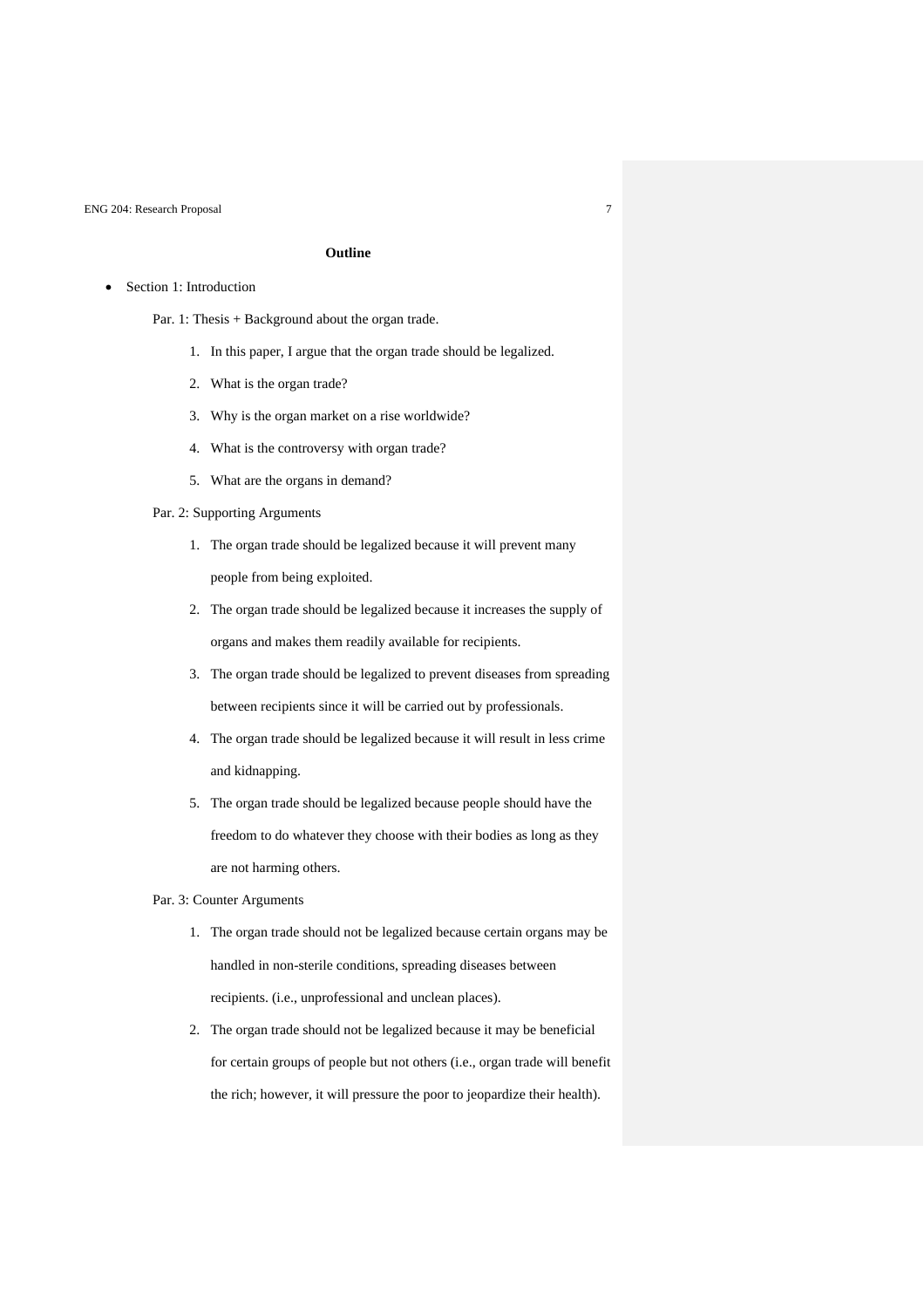- 3. The organ trade should not be legalized because it might cause lifetime health consequences to some donors.
- 4. The organ trade should not be legalized because, from an ethical viewpoint, human organs are not a commodity to be bought and sold.

Par. 4: Importance (who cares?)

- 1. This paper is important because it persuades the readers on the importance of legalizing the organ trade. With the legalization of organ trade, people's lives will be saved and deaths will be avoided.
- 2. If the audience listens to my arguments, they will be persuaded, urging the government to consider the benefits of legalizing the organ market.
- 3. If the audience does not listen to my arguments, the organ trade will continue to be prohibited, causing many people to suffer and possibly die.
- 4. End the paper with recommendations.
- Section 2: Body Paragraphs
	- Argument 1: The organ trade should be legalized because it will prevent many people from being exploited.
		- 1. What is the relationship between the organ trade and exploitation?
		- 2. How is the organ trade exploitive?
		- 3. How would legalizing the organ trade prevent people from being exploited?
	- Argument 2: The organ trade should be legalized because it increases the supply of organs and makes them readily available for recipients.
		- 1. Why is there a shortage of suitable organs for sale?
		- 2. How will legalizing the organ trade help people with organ failure?
	- Argument 3: The organ trade should be legalized to prevent diseases from spreading between recipients since it will be carried out by professionals.
		- 1. How do diseases spread between recipients?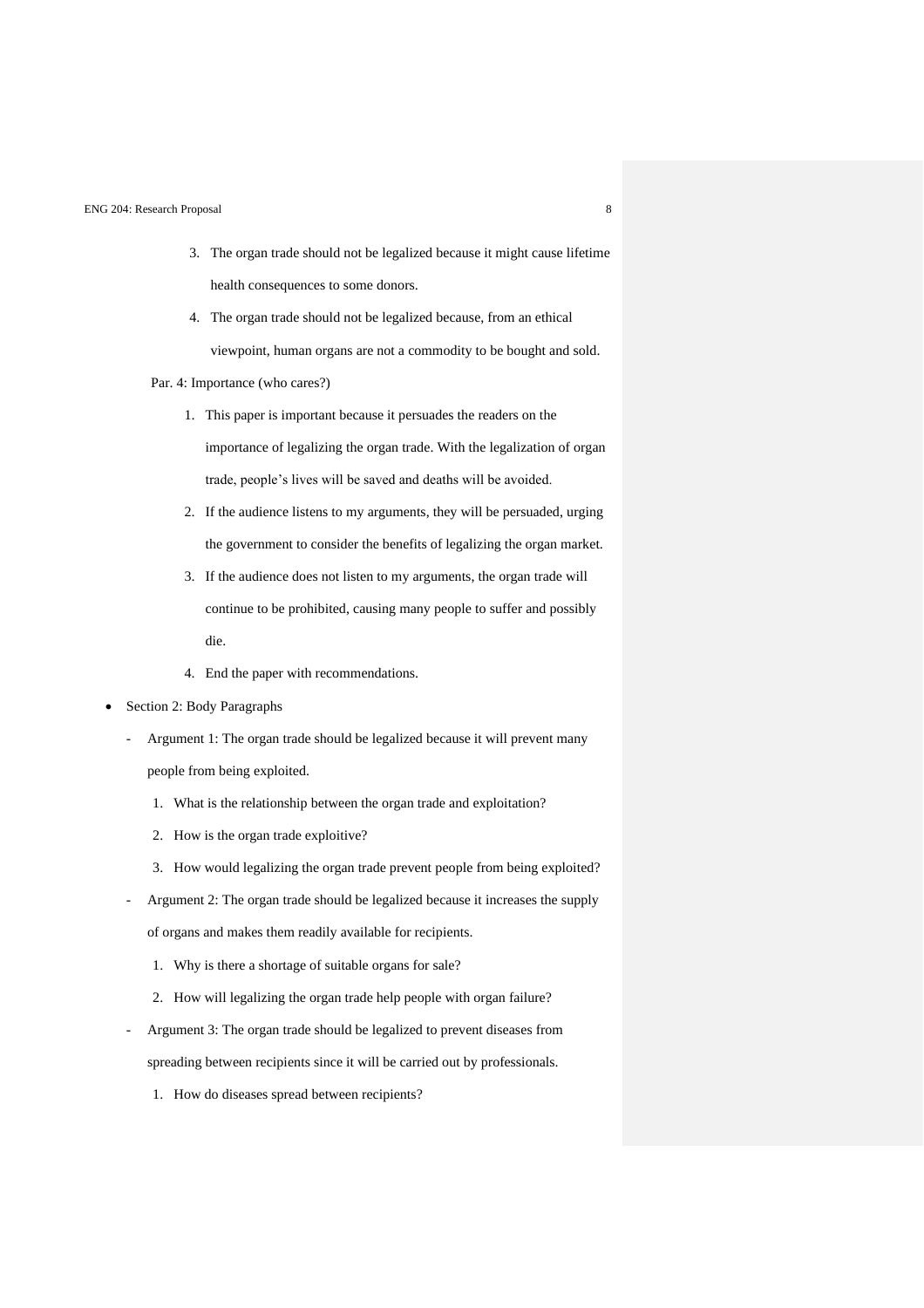- 2. How will a legal organ market prevent diseases from spreading between recipients?
- Argument 4: The organ trade should be legalized because it will result in less crime and kidnapping.
	- 1. How are crime and kidnapping related to the organ trade?
	- 2. How will a legal organ market contribute to minimizing crime and kidnapping?
- Argument 5: The organ trade should be legalized because people should have the freedom to do whatever they choose with their bodies as long as they are not harming others.
	- 1. Should people be able to sell their body parts if they wish to?
	- 2. Why would people willingly trade their organs?
	- 3. How would people trading their organs be beneficial?
- Counter arguments:
	- 1. The organ trade should not be legalized because certain organs may be handled in non-sterile conditions, spreading diseases between recipients. (i.e., unprofessional and unclean places).
	- 2. The organ trade should not be legalized because it may be beneficial for certain groups of people but not others (i.e., organ trade will benefit the rich; however, it will pressure the poor to jeopardize their health).
	- 3. The organ trade should not be legalized because it might cause lifetime health consequences to some donors.
	- 4. The organ trade should not be legalized because, from an ethical viewpoint, human organs are not a commodity to be bought and sold.
- Refutations/Rebuttals/Acknowledgements (RRA):
	- 1. Certain organs may be handled in non-sterile conditions, spreading diseases between recipients. Nevertheless, this occurs only as a result of the process's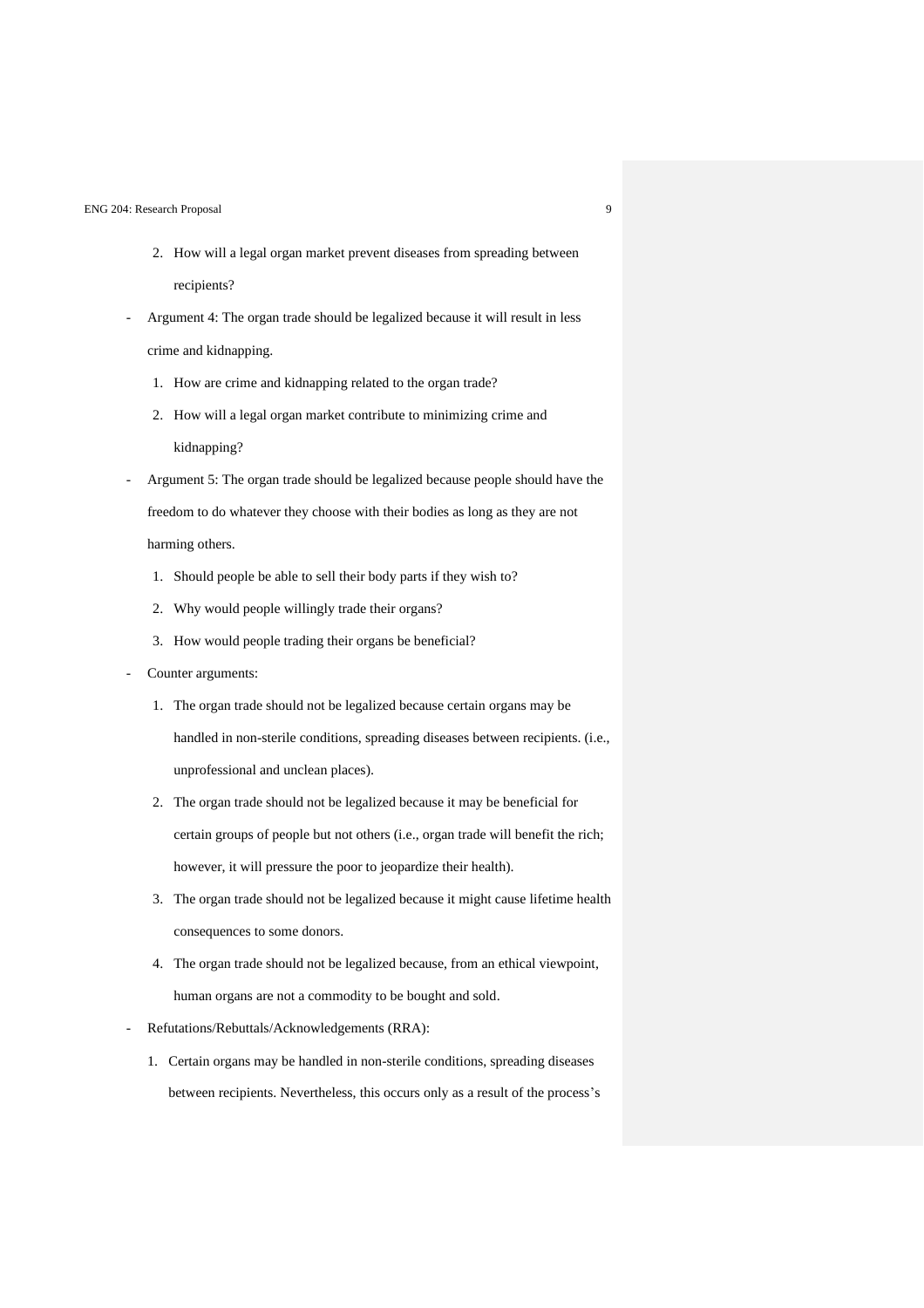illegitimacy. If the process was legal, the process will be carried out by professionals and handled professionally, preventing diseases from spreading between recipients. I have found a study that shows how a regulated market in organs would provide access to a larger supply of disease-free organs without the exaggerated black market pricing.

- 2. According to an ethical viewpoint, human organs are not a commodity to be bought and sold. Nevertheless, human organs are scarce in many nations, making life-saving medical interventions difficult. I have found an article that suggests that selling organs is the greatest solution to the shortage of organs accessible to individuals in need. Hence, countries must acknowledge the need to modify the existing rules and proceed towards a human organ market to save people.
- Section 3: Conclusion

The professor said leave this for now until we have read Chapter 15. **Commented [PMM20]:** Over-all – excellent work …

Now the real fun begins Suggest you read Ch 10 and Ch 12 straight away

Body Section: Recommendations Your body section will probably end with a series of recommendations Be planning them

You did a lot of work! I know it – I recognize it – I appreciate it!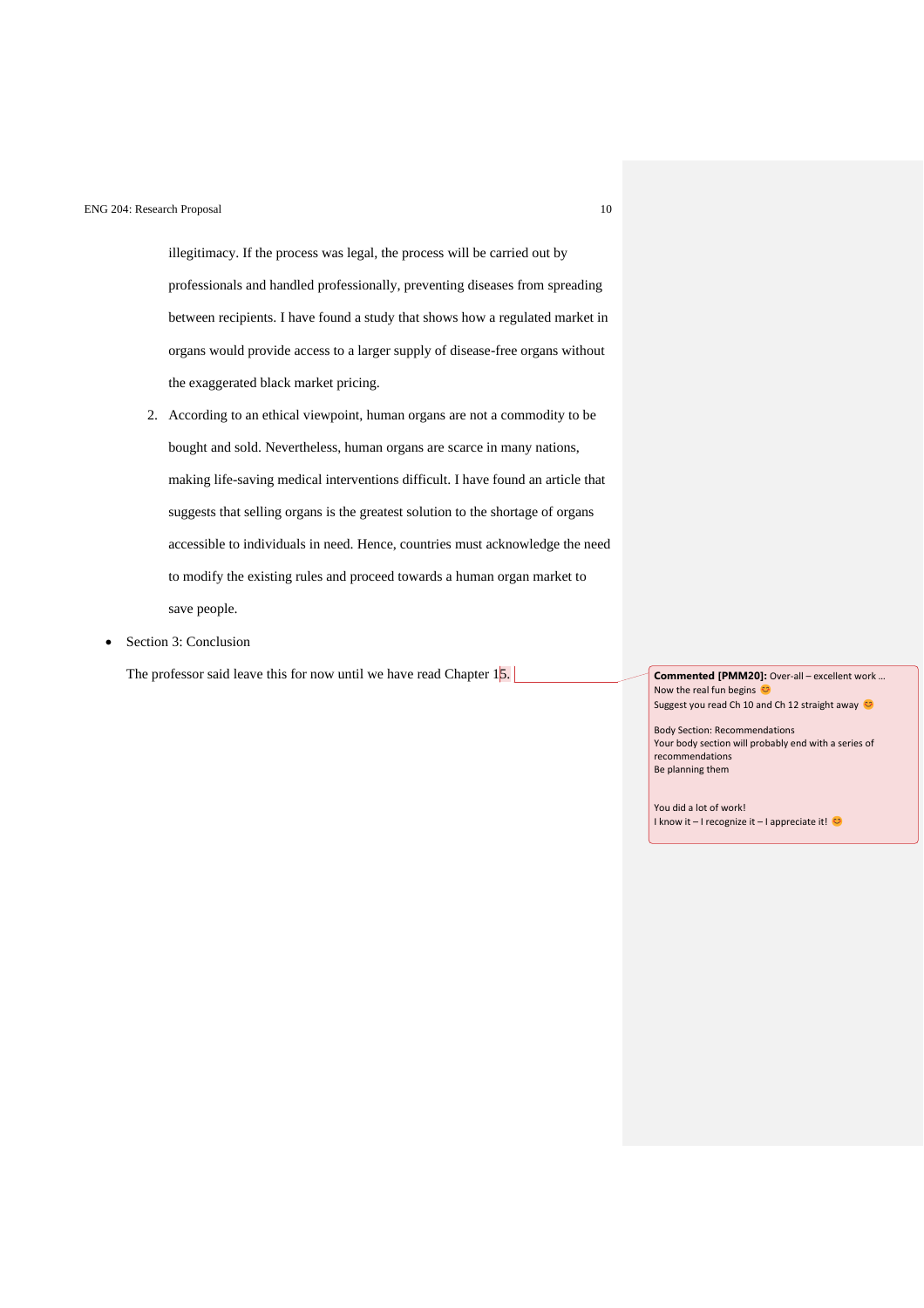# **References**

- Ambagtsheer, F., & Weimar, W. (2012). A criminological perspective: Why prohibition of organ trade is not effective and how the declaration of Istanbul can move forward. *American Journal of Transplantation: Official Journal of the American Society of Transplantation and the American Society of Transplant Surgeons*, *12*(3), 571–575.<https://doi.org/10.1111/j.1600-6143.2011.03864.x>
- Andorno, R. (2017). Buying and selling organs: Issues of commodification, exploitation and human dignity. *Journal of Trafficking and Human Exploitation*, *1*(2), 119–127. <https://doi.org/10.7590/245227717X15090911046502>
- Bin Hamid, R., & Khan, M. T. (2019). Living-unrelated kidney donor transplantation: Legalization in exceptional circumstances? *Saudi Journal of Kidney Diseases and Transplantation*, *30*(5), 1111–1117.<https://doi.org/10.4103/1319-2442.270267>
- Carney, S. (2016, January 4). If you're willing to buy a kidney, you're willing to exploit the poor. *The Washington Post*. [https://www.washingtonpost.com/news/in](https://www.washingtonpost.com/news/in-theory/wp/2016/01/04/if-youre-willing-to-buy-a-kidney-youre-willing-to-exploit-the-poor/)[theory/wp/2016/01/04/if-youre-willing-to-buy-a-kidney-youre-willing-to-exploit-the](https://www.washingtonpost.com/news/in-theory/wp/2016/01/04/if-youre-willing-to-buy-a-kidney-youre-willing-to-exploit-the-poor/)[poor/](https://www.washingtonpost.com/news/in-theory/wp/2016/01/04/if-youre-willing-to-buy-a-kidney-youre-willing-to-exploit-the-poor/)
- Coppen, R., Friele, R. D., Van der Zee, J., & Gevers, S. K. (2010). The potential of legislation on organ donation to increase the supply of donor organs. *Health Policy*, *98*(2–3), 164–170.<https://doi.org/10.1016/j.healthpol.2010.05.019>
- Edgar, L. B., & Block, W. E. (2021). Toward the legalization of markets in used human body parts. *Political Dialogues*, (30), 229-242.<https://doi.org/10.12775/DP.2021.012>
- Greasley, K. (2012). A legal market in organs: The problem of exploitation. *Journal of Medical Ethics*, *40*(1), 51–56.<http://dx.doi.org/10.1136/medethics-2012-100770>
- Shimazono, Y. (2007). The state of the international organ trade: A provisional picture based on integration of available information. *Bulletin of the World Health Organization*, *85*, 955–962. <https://doi.org/10.2471/blt.06.039370>